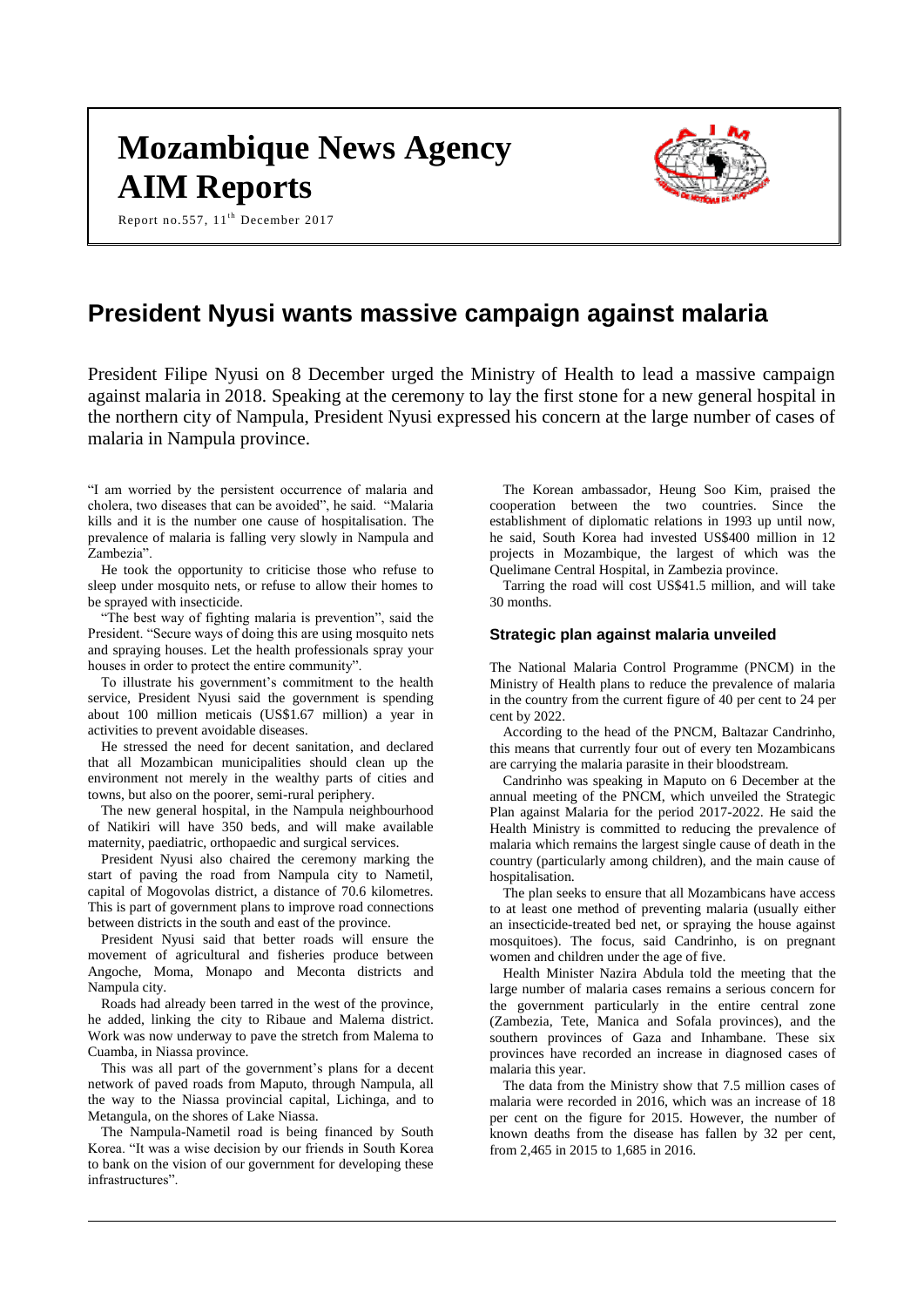# **Former minister released on bail**

Ludovina David, a judge on the Maputo City Court, on 7 December authorised the conditional release of former Transport Minister, Paulo Zucula, the former chairperson of Mozambique Airlines (LAM), Jose Viegas, and the former representative of the South African petrochemical company Sasol, Mateus Zimba, against total bail payment of 14.5 million meticais (US\$242,000).

The three are accused of involvement in a corrupt deal in 2009, whereby LAM acquired two over-invoiced aircraft from the Brazilian company Embraer, after Embraer had paid a bribe of US\$800,000.

The roles of Viegas and Zimba in the scandal are well known, because Embraer's corrupt practices were dragged before the United States and Brazilian courts. The settlement Embraer reached involved paying total fines of around US\$225 million, and giving full details of the bribes paid in several countries, including Mozambique.

From the documents of the Brazilian Federal Prosecutor's Office, we know that it was Viegas who negotiated the size of the bribe and Zimba was the middleman.

The exact role of Zucula, who was Transport Minister at the time, is not yet clear. His name was not mentioned in the Brazilian documents.

#### **President inaugurates Dondo sub-station**

President Filipe Nyusi on 7 December inaugurated the rebuilt electricity sub-station at Dondo, in the central province of Sofala, and the 220-kilovolt transmission line running from Chibata, in the neighbouring province of Manica, to Dondo.

The capacity of the sub-station has risen from 20 megawatts to 150 – which is more than double the electricity needs of Beira city and the surrounding area. At peak times, Beira uses 65 megawatts and Dondo uses seven.

Addressing a rally in Dondo, President Nyusi said he hoped to see new industries emerge in Dondo, due to the increased availability of electricity.

The President noted that when Mozambique gained its independence in 1975, less than five per cent of the population had electricity in their homes. In 2015, at the start of Filipe Nyusi's presidency, 25 per cent of Mozambicans had access to electricity, and the estimate today is that the number has risen to 30 per cent.

President Nyusi pledged that the government will continue investing in electricity transmission facilities, with the aim of covering the entire country by 2030.

Work on the sub-station and on the 170-kilometre-long Chibata-Dondo transmission line cost about US\$48 million provided by the African Development Bank (ADB) and by the OPEC Fund. The money also covers improvements to the sub-stations at Mafambisse and Lamego.

#### **MDM re-elects Daviz Simango as its leader**

The Second Congress of the opposition Mozambique Democratic Movement (MDM), in the city of Nampula on 7 December re-elected Daviz Simango as its leader. Under the MDM statutes, Simango will be the party's candidate in presidential elections scheduled for October 2019.

The ruling Frelimo Party decided at its own Congress in September that it will run incumbent president Filipe Nyusi for a second term of office. It is a near certainty that opposition party Renamo will run its leader, Afonso Dhlakama. Thus, the names on the ballot paper in 2019 will be the same as in the last presidential election in 2014.

# **ENI reaches financial closure on FLNG**

The Italian energy company ENI on 6 December announced the financial closure of its floating liquefied natural gas (FLNG) project in the Rovuma Basin off the coast of the northern Mozambican province of Cabo Delgado.<br>The total amount of financing ob

The total amount of financing obtained is US\$4,675,500,000. This takes the form of covered loans from the following five institutions: BPI Export Credit Agency (France); Kexim Export Credit Agency (South Korea); Ksure Export Credit Agency (South Korea); Sace Export Credit Agency (Italy), Sinosure Export Credit Agency (China); plus two direct commercial bank loans, including one from Kexim.

The FLNG platform will be installed above the Coral South gas field in Rovuma Basin Offshore Area Four. The Coral South final investment decision was announced in June, and the total investment in the project is expected to be around eight billion dollars.

ENI controls a 50 per cent indirect interest in Offshore Area Four, owned through ENI-East Africa, which holds 70 per cent of the concession. The remaining 20 per cent held via ENI-East Africa belongs to the Chinese company CNPC. The other three partners, with ten per cent each, are Galp Energia of Portugal, Kogas of Korea, and Mozambique's National Hydrocarbon Company (ENH).

ENI has now sold half its holding in ENI-East Africa to the American oil and gas giant, ExxonMobil, but ENI remains the operator of Area Four. ENI has stated that it will continue to lead the Coral FLNG project and all upstream operations in Area 4, while ExxonMobil will lead the construction and operation of natural gas liquefaction facilities onshore.

The FLNG platform is due to start production in 2022, with a capacity of 3.4 million tonnes of LNG a year. Under an agreement reached in 2016, all the LNG produced at the floating platform will be sold to British Petroleum (BP).

#### **Government unhappy with tourism revenue**

The government is dissatisfied with the revenue generated so far by tourism, declared Prime Minister Carlos Agostinho do Rosario on 4 December. Speaking at the launch in Maputo of the country's first Tourism Forum, Rosario said that revenue should be much higher, given Mozambique's vast and diverse tourism potential.

Currently tourism accounts for about 2.5 per cent of Mozambique's gross domestic product and employs 61,000 workers. The Prime Minister regarded these figures as relatively low and as a challenge that called for greater commitment from tourism businesses. He wanted to see all stakeholders in the tourism industry displaying more dynamism in promoting tourism.

"This GDP percentage is a challenge for all of us", said Rosario, "since the country possesses enormous tourism potential, ranging from its beautiful beaches and coastal attractions, to the distinctive fauna and flora of the Mozambican ecosystem, and the rich history and culture of our people".

He urged tourism companies to design more attractive packages for Mozambican citizens, since domestic tourism has the advantage of taking place throughout the year. Cultivating domestic tourism would bring in more revenue, he argued, and would encourage national unity.

This is a condensed version of the AIM daily news service  $$ for details contact [pfauvet@live.com](mailto:pfauvet@live.com)

\_\_\_\_\_\_\_\_\_\_\_\_\_\_\_\_\_\_\_\_\_\_\_\_\_\_\_\_\_\_\_\_\_\_\_\_\_\_\_\_\_\_\_\_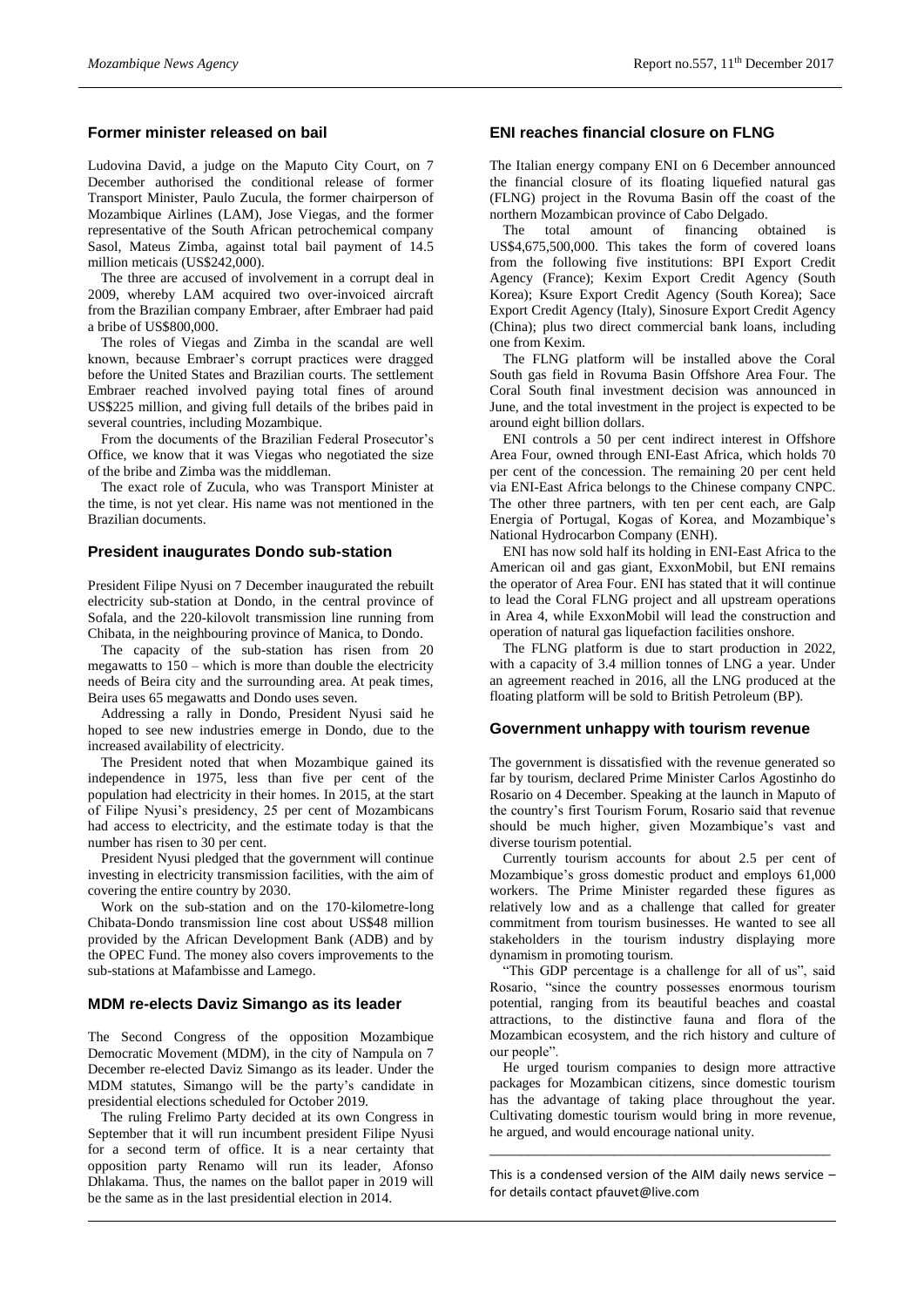#### **Government cuts privileges to top officials**

The Mozambican government has introduced austerity measures to cut expenditure on the perks and privileges of high ranking state officials, the Minister of Economy and Finance, Adriano Malaeiane, announced on 5 December.

Speaking to reporters after the weekly meeting of the Council of Ministers (Cabinet), Maleiane said the cuts are expected to result in savings of 7.2 billion meticais (US\$120 million) in 2018.

One of the largest savings is on rent. Because the government does not have enough houses of its own to accommodate senior officials, up until now it has put them in hotels, or private rented accommodation at enormous cost. The new government decree, Maleiane said, fixes a basic sum per square metre for rented accommodation. This cut will save the state budget 1.1 billion meticais a year.

Officials can no longer expect that their jobs will entitle them to travel in luxury cars. Maleiane said that the State will now only use cars with an engine capacity of between 1,300 and 1,500 cubic centimetres.

It will also end the long-standing scandal of buying cars with the sole purpose of selling them at a discount to officials for their personal use. Instead when an official takes office he will be granted an allowance. Maleiane did not say how much this allowance will be, but he said the measure will allow the State to buy only the vehicles that it really needs.

Officials will no longer have unlimited access to fuel and communications. A ceiling is set of 5,000 meticais a month for the fuel allowance, and 10,000 meticais for communications (essentially on mobile phones). It should be noted that 10,000 meticais is two and a half times the statutory minimum wage in the public administration (currently 3,996 meticais a month). The limits on fuel and communications allowances will save the state 245 million meticais over the year, Maleiane said.

The decree eliminates an irrational "special bonus" granted to officials merely because they have completed a mid-level or higher education courses, regardless of whether the degree they obtain is of any relevance to their work.

# **Inspections of long-distance buses stepped up**

The Transport Ministry, through the National Overland Transport Institute (INATTER), is stepping up inspection of buses making interprovincial and international journeys in order to avoid traffic accidents during the festive season.

Deputy Transport Minister Manuela Rebelo warned of the tighter inspection regime on 4 December when she visited Maputo's main interprovincial and international bus terminal.

In the past, the holidays have also seen an increase in traffic accidents, with their toll of deaths and injuries. "We are instructing INATTER to be stricter in its inspections", said Rebelo. "We do not want our citizens to be carried in vehicles that are not fit for the journey".

INATTER would also be looking at the inspection centres where all vehicles are supposed to be checked once a year. "There are cases of vehicles which pass the inspection, but are not fit to be on the roads", accused Rebelo. "We can't allow this to happen".

She told reporters she was concerned at some of her findings at the terminal. Some vehicles were overcrowded, and in some cases the forms containing the names of the passengers were badly filled out. She also accused the associations of road transport operators of charging their members exorbitant fees.

The minister refused a request by bus companies to lift the ban on 15 seat minibuses carrying passengers on interprovincial routes.

She also turned down a request to allow long-distance buses to travel through the night, since she was sure that night transport increased the risk of accidents. "We are working to reduce the number of traffic accidents", said Rebelo, "and so we cannot take measures which might bring problems. The transport operators need to organise themselves to carry passengers safely, complying scrupulously with the requirements and rules laid down for this activity".

#### **Islamist raids continuing**

The new governor of the northern province of Cabo Delgado, Julio Parruque, has confirmed continued sporadic attacks by Islamic fundamentalists in the district of Mocimboa da Praia.

On 5 - 6 October armed Islamists attacked three police positions in the district. In these clashes two policemen and 14 of the raiders were killed. Addressing the country's parliament, the Assembly of the Republic, on 1 November, Justice Minister Isaque Chande said 75 people had been arrested.

Cited in the newssheet "Mediafax" on 4 December, Parruque admitted that smaller scale raids have continued in recent days. On 30 November, a group armed with firearms, machetes and knives attacked the villages of Mutumbati and Megulo, killing two people and injuring a further two.

The raiders also burnt down 25 houses. Terrified villagers have abandoned their homes and sought safety in Mocimboa da Praia town.

Parruque urged them to return, because the situation is now calm, and the defence and security forces are on the ground to protect them.

"Given the seriousness of the situation", said Parruque, "we think it important to take up positions to eliminate this evil definitively, and return tranquillity to our population. This is a challenge that puts us to the test".

Parruque urged local leaders to cooperate fully with the government. He thought it possible to eliminate completely the Islamist group "and we have every interest in ensuring that this happens".

The Mocimboa da Praia district government has identified the two leaders of the group as Nuro Adremaane and Jafi Alawi, who are both Mozambicans and own a mosque in Mocimboa. The current whereabouts of the two men are unknown.

Presenting a report to Parruque on his arrival in Mocimboa da Praia, the district government said the aim of the group is to discredit the government and set up its own administrative region, outside the reach of the provincial and central governments.

The fundamentalists, the report said, had studied religion in Tanzania, Sudan and Saudi Arabia, but outside of the control of any Mozambican institutions. They had also received military training (though it is not clear where this took place).

The local government also expressed disappointment at the behaviour of the Mocimboa da Praia district court, which has released the people detained after the October attacks. The government feared that, once back in their communities, they would create further disturbances.

The report said that the fundamentalist group consists mostly of Mozambicans from Mocimboa da Praia, Palma and Macomia districts, but also includes some Tanzanians and Somalis.